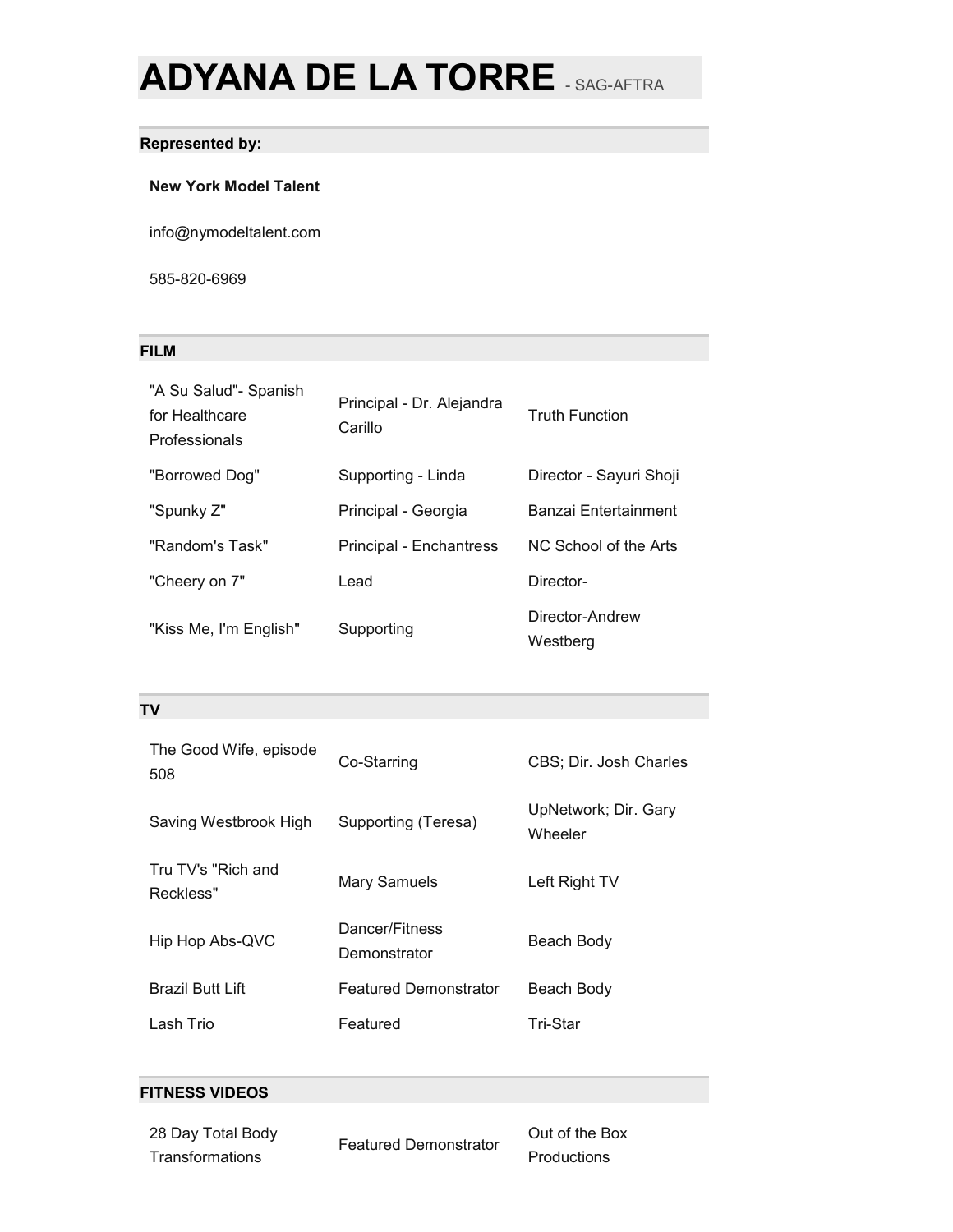| Cardio Karate with Greg<br>Sims                           | <b>Featured Demonstrator</b> | <b>JB Berns</b>                  |
|-----------------------------------------------------------|------------------------------|----------------------------------|
| Extreme Urban<br>Rebounding                               | <b>Featured Demonstrator</b> | <b>JB Berns</b>                  |
| Hip Hop Abs (QVC)                                         | <b>Featured Demonstrator</b> | Beach Body                       |
| Tony C's Pure Power                                       | <b>Featured Demonstrator</b> | Globe Video                      |
| <b>Brazilian Butt Lift</b><br><b>Fitness Video Series</b> | <b>Featured Demonstrator</b> | Beach Body/FitVid<br>Productions |

# **INDUSTRIALS**

| North Hudson            |                                 |                              |
|-------------------------|---------------------------------|------------------------------|
| <b>Community Action</b> | Principal-Host                  | Strategic Video              |
| Corporation             |                                 |                              |
| Project Link - PSA      | Principal                       | NY Health Clinics            |
| <b>Belk</b>             | Principal-On Camera<br>Narrator | <b>Emulsion Films</b>        |
| Wachovia                | Principal                       | Acorn & Kline<br>Productions |
| <b>Bank of America</b>  | Principal                       | Brett McMillan - Director    |

# **THEATRE**

| Gymnos: A Geek's<br>Tragedy                        | Jiggy                 | <b>HERE Arts Center, NYC</b>          |
|----------------------------------------------------|-----------------------|---------------------------------------|
| <b>Ticket 2 Eternity</b>                           | Lead Female           | Cherry Lane Theatre,<br>FringeNYC     |
| The Last Days of Judas<br><b>Iscariot</b>          | Cunningham            | T Schreiber                           |
| DIA DE LOS MUERTOS                                 | Papan/Chencha         | Teatro LaTea - Dir.<br><b>Bonilla</b> |
| <b>Disjointed Love Shorts</b>                      | <b>Multiple Roles</b> | Theater Lab NYC                       |
| Compasses Pointing<br>Past the Past and<br>Present | <b>Multiple Roles</b> | Richmond Shepard<br>Theatre           |
| <b>Super Romantic</b>                              | Lead - Lily           | TheaterLab NYC                        |
| Pieces of a Playwright                             | <b>Multiple Roles</b> | <b>Gene Frankel Theatre</b>           |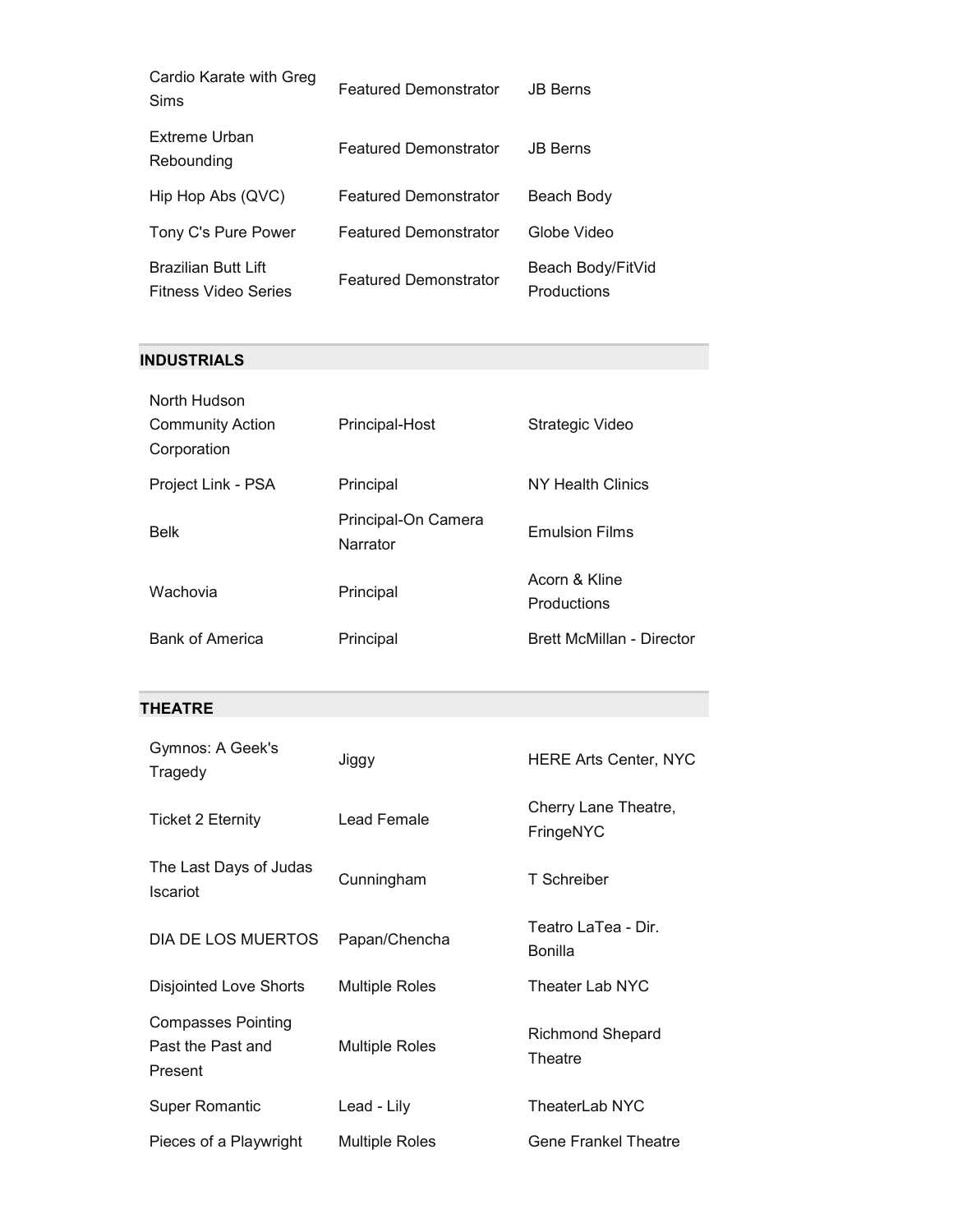| 8 Minute Madness Play<br>Festival                    | <b>Multiple Roles</b>   | <b>Turtleshell Productions</b>    |
|------------------------------------------------------|-------------------------|-----------------------------------|
| A Little Bird Told Me                                | Supporting-Mrs. Garrett | Producer's Club                   |
| Night of January 16th                                | Lead-Karen Andre        | <b>Attic Ensemble</b>             |
| The Clean House                                      | Lead-Matilde            | Actors Theatre of<br>Charlotte    |
| <b>Torches</b>                                       | Lead - Sam              | <b>Barebones Theatre</b><br>Group |
| Orange Lemon Egg<br>Canary                           | Supporting-Egypt        | Carolina Actors Studio<br>Theatre |
| Neon Mirage                                          | <b>Multiple Roles</b>   | Carolina Actors Studio<br>Theatre |
| The Lion, the Witch and<br>the Wardrobe              | Lead-White Witch        | Lake Norman School of<br>the Arts |
| Omega                                                | <b>Multiple Roles</b>   | Actor's Gym                       |
| The Wisdom of Eve                                    | Supporting              | Off-Tryon Theatre Co.             |
| No Exit                                              | Lead-Estelle            | Lees-McRae College                |
| A Funny Thing<br>Happened on the Way<br>to the Forum | Supporting - Vibrata    | <b>StageWorks Theatre</b>         |

# **EDUCATION**

| Lees-McRae College       | B.S. in Musical Theatre | Banner Elk. NC    |
|--------------------------|-------------------------|-------------------|
| North Carolina School of | Drama                   | Winston-Salem, NC |
| the Arts                 |                         |                   |

# **TRAINING**

| ON CAMERA ACTING:      | Joanna Beckson         | <b>Tim Phillips</b>                  |
|------------------------|------------------------|--------------------------------------|
| <b>ACTING</b>          | <b>Terry Schreiber</b> | T. Schreiber Studio                  |
| <b>ACTING</b>          | Kim Weild              | Viewpoints, Primary<br><b>Stages</b> |
| <b>ACTING</b>          | Karen Kolhaas          | Atlantic Theater School              |
| <b>CAREER COACHING</b> | <b>Betsy Capes</b>     |                                      |
| <b>ACTING COACH:</b>   | Martin Thompson        | Craig Kolkenbeck                     |
| DANCE:                 | Chris Thompson         | Sue Samuels                          |